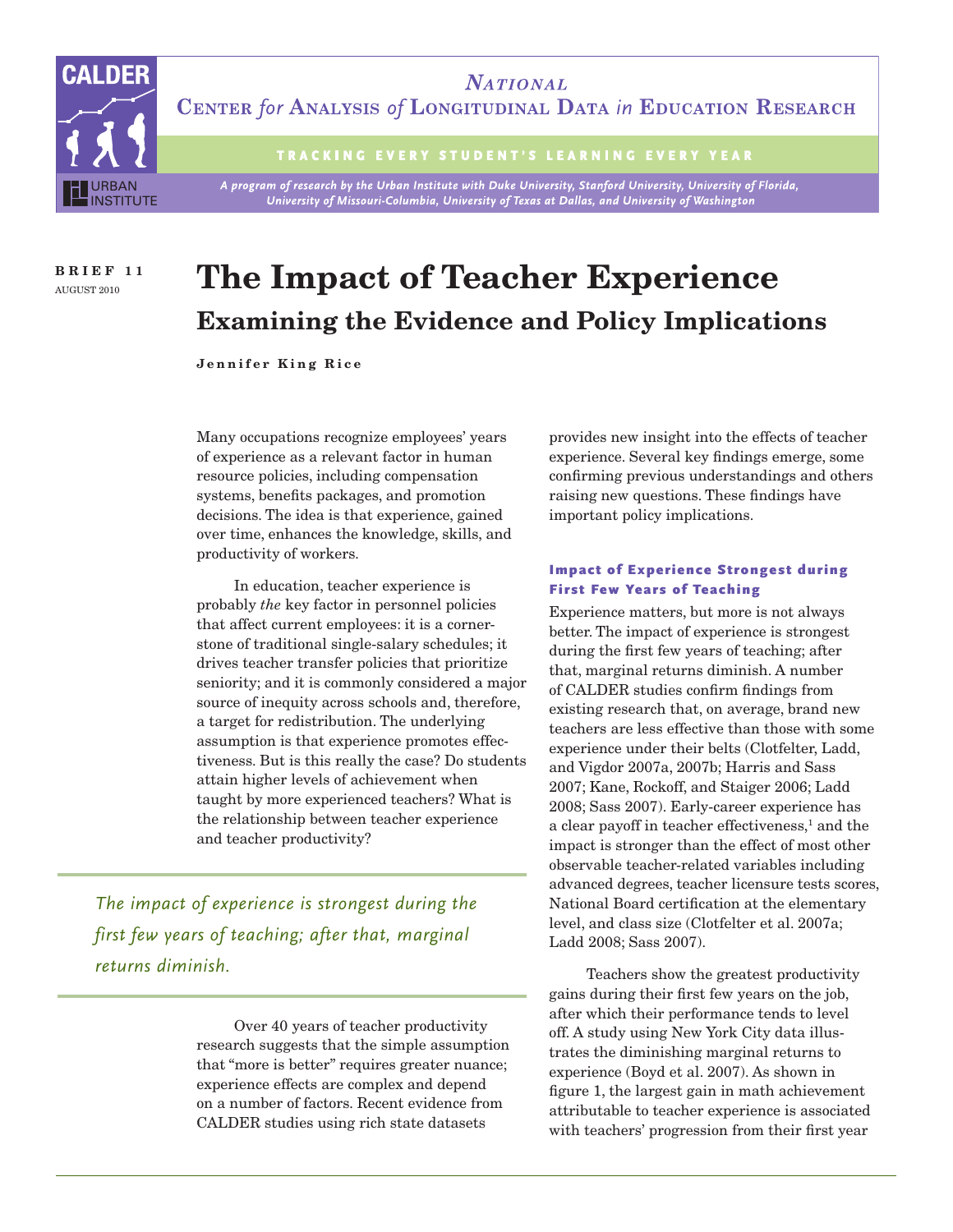**Figure 1. Improvements in Math Student Achievement Attributable to Additional Teacher Experience**



SOURCE: Boyd et al. (2007).

of teaching to having one full year of experience.2 That first year of experience accounts for almost half the cumulative experience effect in grades 4–5 (.06 standard deviation [SD]) and more than half the cumulative effect in grades 6–8 (.04 SD).

This and other research shows that, on average, teachers with more than 20 years of experience are more effective than teachers with no experience, but are not much more effective than those with 5 years of experience (Ladd 2008). Studies have also documented some evidence that effectiveness *declines* after some point, particularly among high school teachers. In fact, evidence suggests that the most experienced (greater than 25 years) high school mathematics teachers may be less effective than their less experienced counterparts (Ladd 2008) and even their inexperienced colleagues (Harris and Sass 2007).

Despite the positive effects of early-career experience, the performance distributions of experienced teachers versus those with little or no experience reveal considerable overlap in value-added scores in both mathematics and

*Despite the positive effects of early-career experience, the performance distributions of experienced teachers versus those with little or no experience overlap considerably in value-added scores for both mathematics and reading.* 

reading. As shown in figure 2, while less experienced teachers tend to be less effective than more experienced teachers as a whole (evidenced by the performance distributions of teachers with no experience and one to two years of experience shifted to the left of the performance distribution of more experienced teachers), many less experienced teachers have value-added scores comparable to or exceeding those of their more experienced counterparts (evidenced by the substantial overlap among the three distributions). Research has shown that other policy-relevant factors such as a teacher's academic training and preparation program—may equal or even outweigh the impact of early-career experience.3

Further, the differential attrition of teachers with different levels of effectiveness may confound findings about the effects of teacher experience. While some evidence suggests that teachers who remain teaching after three years are less effective on average than those who leave (Clotfelter et al. 2007a), other research has found that less effective teachers are more likely to transfer and leave teaching (Boyd et al. 2009; Goldhaber, Gross, and Player 2007; Harris and Sass 2007). These conflicting findings raise questions about whether the measured effects of experience reflect improvement with experience or higher attrition of less effective teachers.

### Positive Effect of Early-Career Teaching Experience Strongest and Most Consistent in Elementary and Middle School, and in Math

The magnitude of the effect of teacher experience varies depending on the teacher's level of education and the subject area. The impact of early years of experience is strongest in the subject of math and more consistent at the elementary and middle school levels than at the high school level (Harris and Sass 2007). According to one study using data from North Carolina, elementary school teachers with one or two years of experience are more effective, on average, than teachers with no experience by .06 SD in math achievement, and .03 SD in reading achievement.

Findings on the impact of teacher experience at the high school level are less definitive. A study using North Carolina high school data estimates the effect of earlycareer experience as .05 SD, with the largest effects observed for student achievement in mathematics and biology.4 In contrast, a study using data from Florida finds little evidence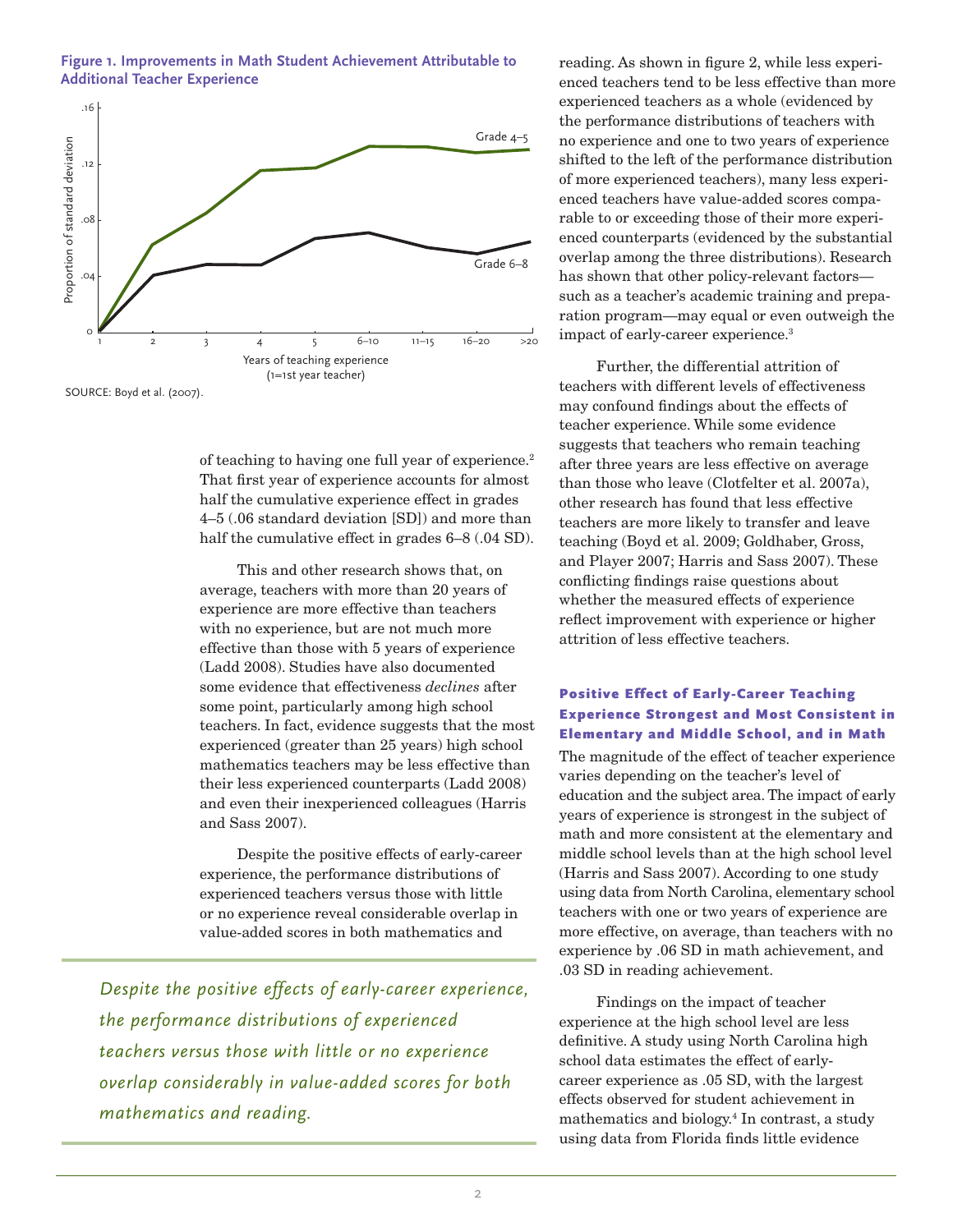#### **Figure 2. Comparing Value−Added of Novice versus Experienced Elementary School Teachers**



SOURCE: Sass et al. (2010).

of an impact of early-career experience among high school teachers, and no effect (or even a negative effect) of teaching experience beyond the first several years on high school student achievement in mathematics and reading (Harris and Sass 2007).

## Teachers with Less than Three Years of Experience More Likely to Teach in High-Poverty Schools

Given the general finding that teacher experience—or more accurately, teacher inexperience—is systematically related to teacher productivity, questions surrounding the distribution of inexperienced teachers have policy significance. Studies offer compelling evidence of an uneven distribution of inexperienced teachers that is systematically related to school and student characteristics (Boyd et al. 2007; Clotfelter et al. 2007; Sass et al. 2010). Teachers with three or fewer years of experience (those shown to be less effective, on average) are more likely to be teaching in high-poverty schools. A study using data from North Carolina shows that the quartile of schools with the highest percentage

*Redistributing inexperienced teachers will reduce achievement gaps only if experience has similar payoffs in student performance across different types of schools.*

of students qualifying for free and reduced-price lunches have the highest percentage of teachers with less than three years of experience.<sup>5</sup>

The distribution pattern of inexperienced teachers is similar to those of other teacher credentials including the percentage of teachers with non-regular licenses, with lower test scores, and without NBCT certifications (Clotfelter et al. 2007). One policy response is to redistribute teachers holding various credentials more evenly across different types of schools. However, such a strategy assumes that the uneven distribution, not the uneven productivity, of teacher credentials matters most. In other words, redistributing inexperienced teachers will reduce achievement gaps *only* if experience has similar payoffs in student performance across different types of schools.

## Teacher Quality Gap between High- and Low-Poverty Schools Attributable to Lower Productivity Returns of Experienced Teachers in High-Poverty Schools

In a study of the value-added of teachers in high-poverty and lower-poverty schools in North Carolina and Florida,<sup>6</sup> CALDER researchers find that the solution to the achievement gap attributable to disparities in teacher quality is not as straightforward as we might believe. The evidence confirms that high-poverty schools tend to have less effective teachers as measured by their value-added to math and reading achievement,<sup>7</sup> and that high-poverty schools tend to have greater within-school variability in the value-added of teachers.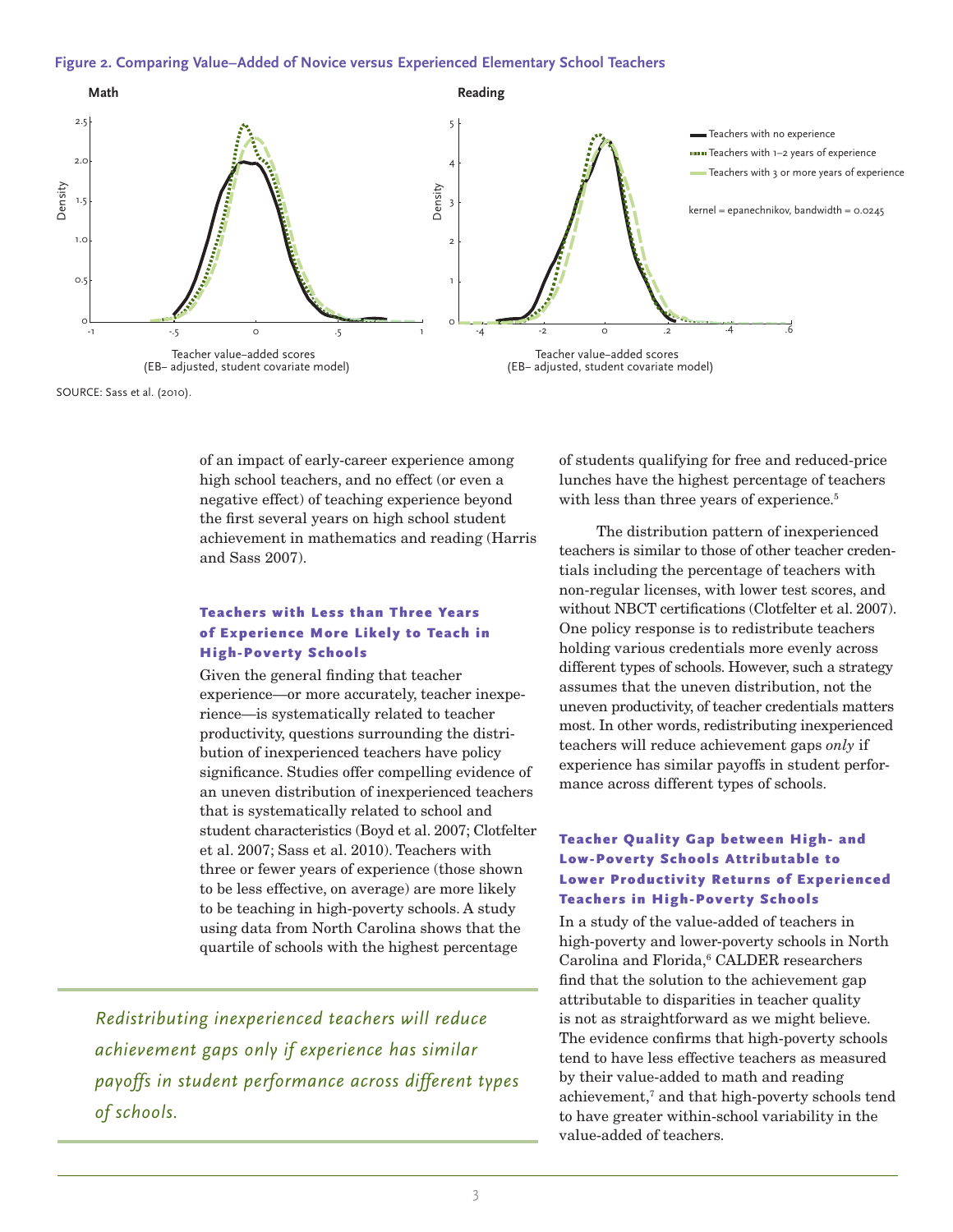*High-poverty schools are doubly disadvantaged: they have higher proportions of inexperienced teachers, and their experienced teachers are less effective.*

> The gap in the effectiveness of teachers between high- and lower-poverty schools is most pronounced at the bottom of the teacher performance distribution.8 One explanation is that the least qualified teachers in high-poverty schools have worse qualifications than the least qualified teachers in lower-poverty schools. An alternate explanation is that the return to teacher qualifications is lower in high-poverty schools—that is, the productivity gain from an increase in a given characteristic may differ systematically across school settings, so the "payoff" associated with teacher qualifications is not as great in highpoverty schools.

The study finds that while some of the difference in teacher effectiveness across high- and lower-poverty schools is explained by differences in observable teacher characteristics (experience, advanced degree, licensure status), most of the gap is attributable to differences in the marginal effect (the "payoff") associated with these qualifications across the two types

of schools (Sass et al. 2010). Figure 3 illustrates this finding by decomposing the differences in teacher value-added across high- and lowerpoverty schools.

In most cases, the effectiveness of inexperienced teachers in high-poverty schools is comparable to that of inexperienced teachers in lower-poverty schools; differences in the performance of *experienced* teachers surfaces as the dominant source of the teacher quality gap. A closer look at the relationship between teacher value-added and teacher characteristics reveals that the returns to experience are, in fact, lower and less consistent among teachers in highpoverty schools.9 Figure 4 shows that the returns to three to five years of experience are similar in high- and lower-poverty schools. However, among more experienced teachers, the payoff to years of experience is lower in high-poverty schools.

High-poverty schools are doubly disadvantaged when it comes to teacher experience: they have higher proportions of inexperienced teachers, *and* they have a lower payoff (i.e., marginal effect) associated with their experienced teachers. Since the marginal-effect disadvantage accounts for the majority of the teacher quality gap (figure 3), distributing experienced teachers more evenly across high- and low-poverty schools will have a limited effect.





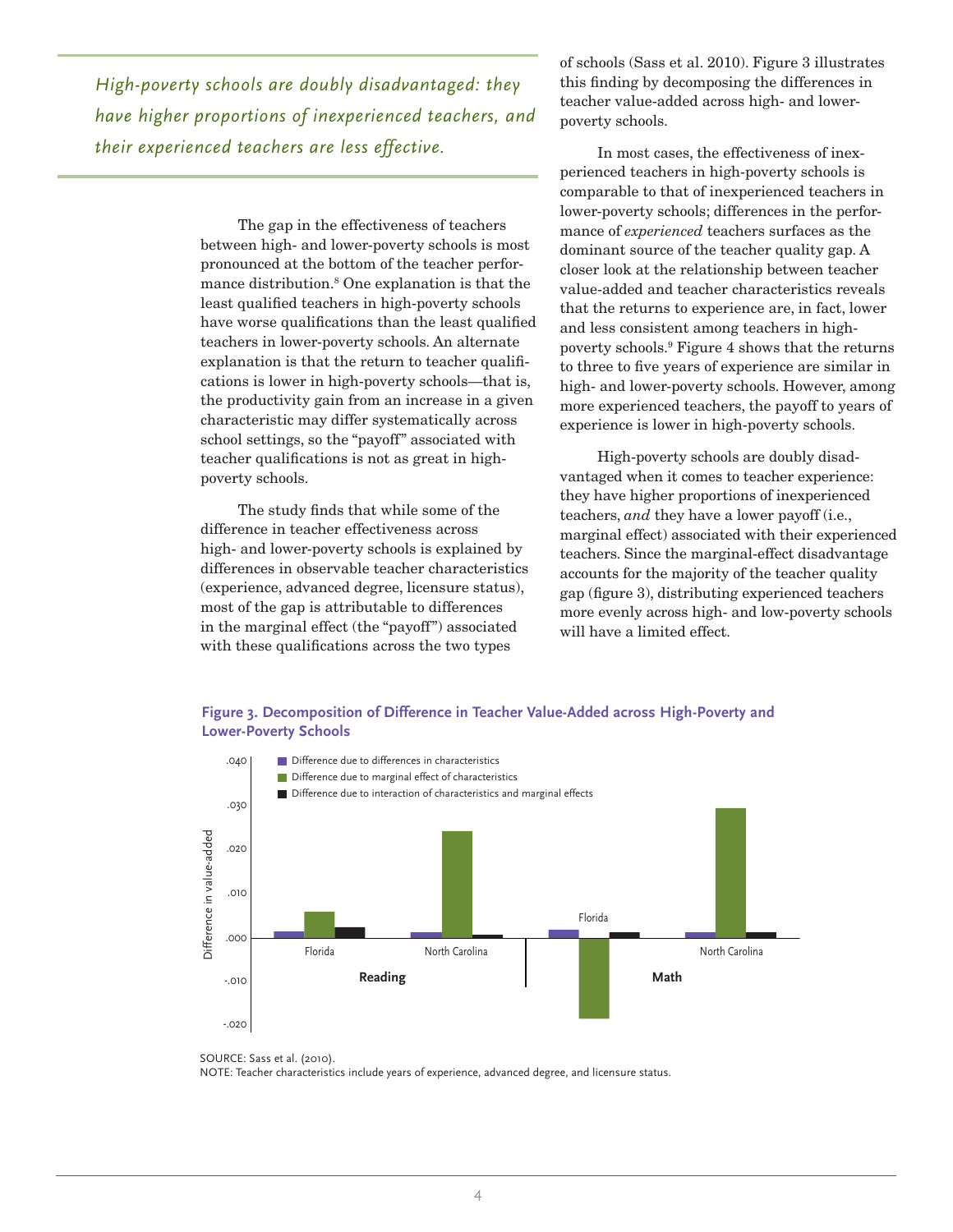





SOURCE: Sass et al. (2010).

#### Implications for Teacher Policy

The CALDER research findings have important implications for teacher policy. Following are three recommendations.

#### **Frontload Experience-Based Compensation**

The work that documents the disproportionate impact of experience in the first few years of teaching, compared with additional years of experience later in a teacher's career, suggests that compensation aimed at rewarding experience-based productivity may be best frontloaded in the salary schedule. Besides fundamentally altering the way compensation is currently tied to experience, this policy change may function as a recruitment tool to bring more highquality teacher candidates into the field. Beyond the first several years of teaching, experience is a less useful indicator of increased productivity, so compensation systems should focus on (or at least include) other indicators of effectiveness.10

## **Implement Evaluation, Professional Development, Compensation, and Dismissal Policies That Encourage Ongoing Effectiveness among Veteran Teachers**

The findings that, in some cases, veteran teachers may be less effective than their less-experienced counterparts suggest that researchers and policymakers should consider strategies to encourage high performance well into a teacher's career. Perhaps experienced teachers are not staying up on the latest curricular and pedagogical advances; or, the decline in performance could simply be a function of teacher burnout. Either way, targeted professional development and reward structures should be in place to encourage the ongoing development of teachers' skills that will enable them to deliver state-of-the-art instruction.

The decline in performance among the most experienced teachers is most evident at the high school level, suggesting that this is where such attention should be focused. In cases where more veteran teachers are unable to maintain performance levels with adequate support and professional development, mechanisms for alternative assignments or even dismissal should be considered. The evidence that the most experienced teachers may not be the most effective should prompt policymakers to reexamine the common practice of determining teacher layoffs based on seniority. This is not to say seniority is not important, but such policies may undermine efficiency.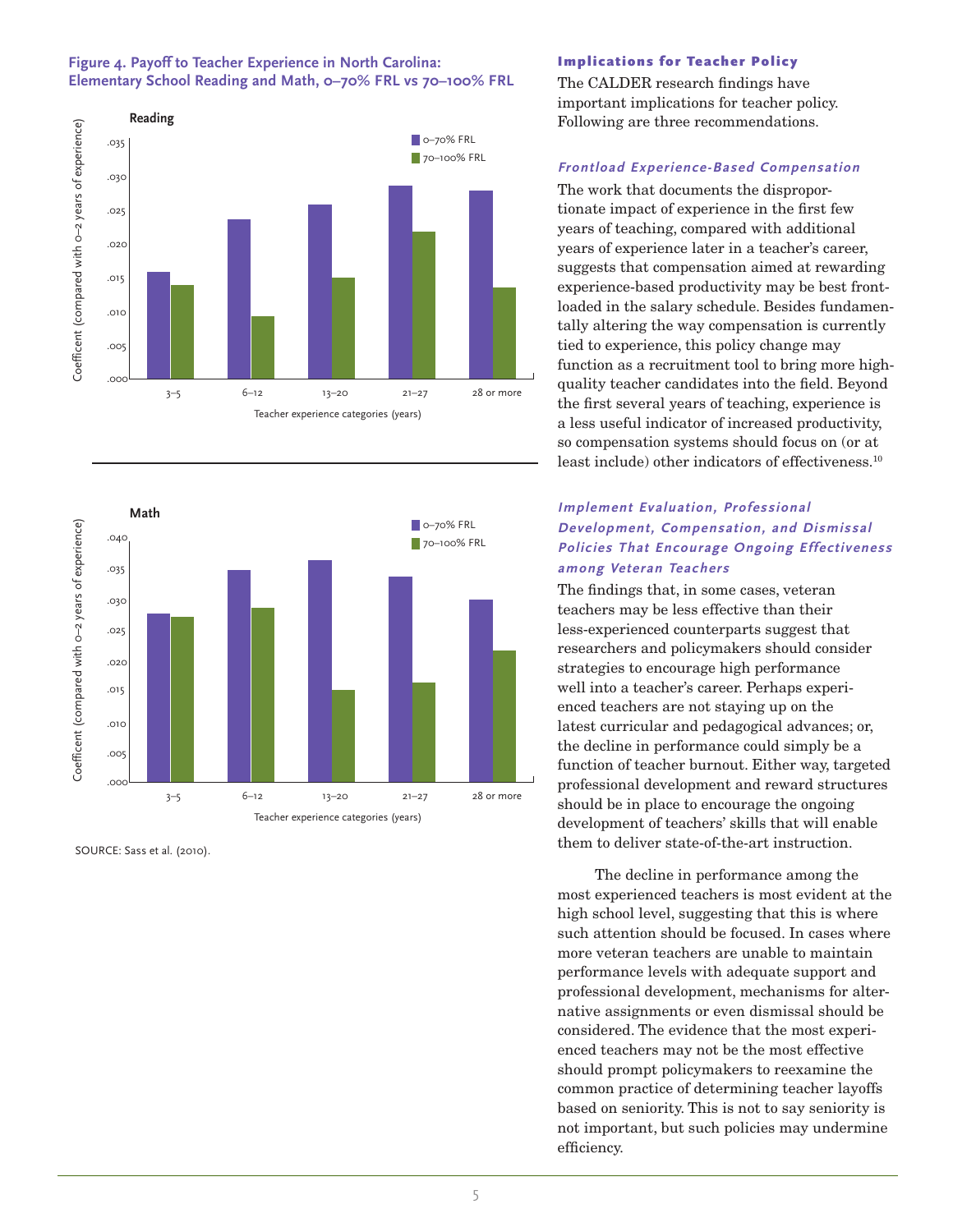## **Look Beyond Policies to Distribute Inexperienced Teachers Evenly across Highand Low-Poverty Schools, and Identify Retention Strategies to Increase Returns to Teacher Experience in High-Poverty Schools**

While findings on the disproportionate representation of inexperienced teachers in high-poverty schools suggest that efforts should be made to distribute teachers with at least some experience more fairly across schools, the CALDER work presents compelling evidence that policies requiring an equal distribution of inexperienced teachers will be insufficient to narrow the gap in teacher effectiveness between high- and low-poverty schools. Policymakers should look at the potential sources of the differences in the productivity of teacher qualifications across high- and lower-poverty schools. Consider several possibilities.

One source of the productivity difference may be teacher mobility patterns. Several trends may be at work: the lowest-quality teachers may be more likely to be hired and to remain in high-poverty schools; as high-quality teachers in high-poverty schools gain more experience, they may move to lower-poverty schools with a greater number of higher-achieving students; and the lowest-quality experienced teachers in low-poverty schools may eventually end up in high-poverty schools, perhaps as a result of policies requiring that all schools be staffed with "highly qualified teachers." These sorting trends benefit students in lower-poverty schools, while having a negative impact on students in highpoverty schools (Boyd et al. 2009).

Another possibility is that teachers in highpoverty schools may learn less about how to be effective in those settings, perhaps because of the complexity of the work or because of inadequate professional development opportunities. For instance, evidence suggests that less-experienced teachers, who are overrepresented in highpoverty schools, are more likely to be matched with students who have difficulty learning (Goldhaber et al. 2007). In high-poverty schools without adequate teacher supports, teaching low-performing students may become an even more challenging task for novice teachers.

Finally, being poorly equipped to deal with these challenging environments, teachers who remain in high-poverty schools may burn out faster than their colleagues who are working

in less challenging settings. In all these cases, the anticipated effect of experience is not fully realized in high-poverty settings.

The findings on the distribution of and returns to experience in high- and low-poverty schools have several implications. Again, researchers and policymakers should carefully consider dismissal policies for ineffective experienced teachers; the adequacy of professional development opportunities for teachers in high-poverty schools; and the ability of administrators in high-poverty schools to assess teacher performance, provide support where needed, and initiate dismissal in cases when ineffective teachers are not able to improve their performance. Further, the federal requirements that schools be staffed with "highly qualified teachers" may leave principals of high-poverty schools little choice but to hire and retain teachers who are highly qualified, even if they are of low quality. Policies that require a certain distribution of experienced teachers may exacerbate this problem by adding yet another qualification that may or may not relate to effectiveness.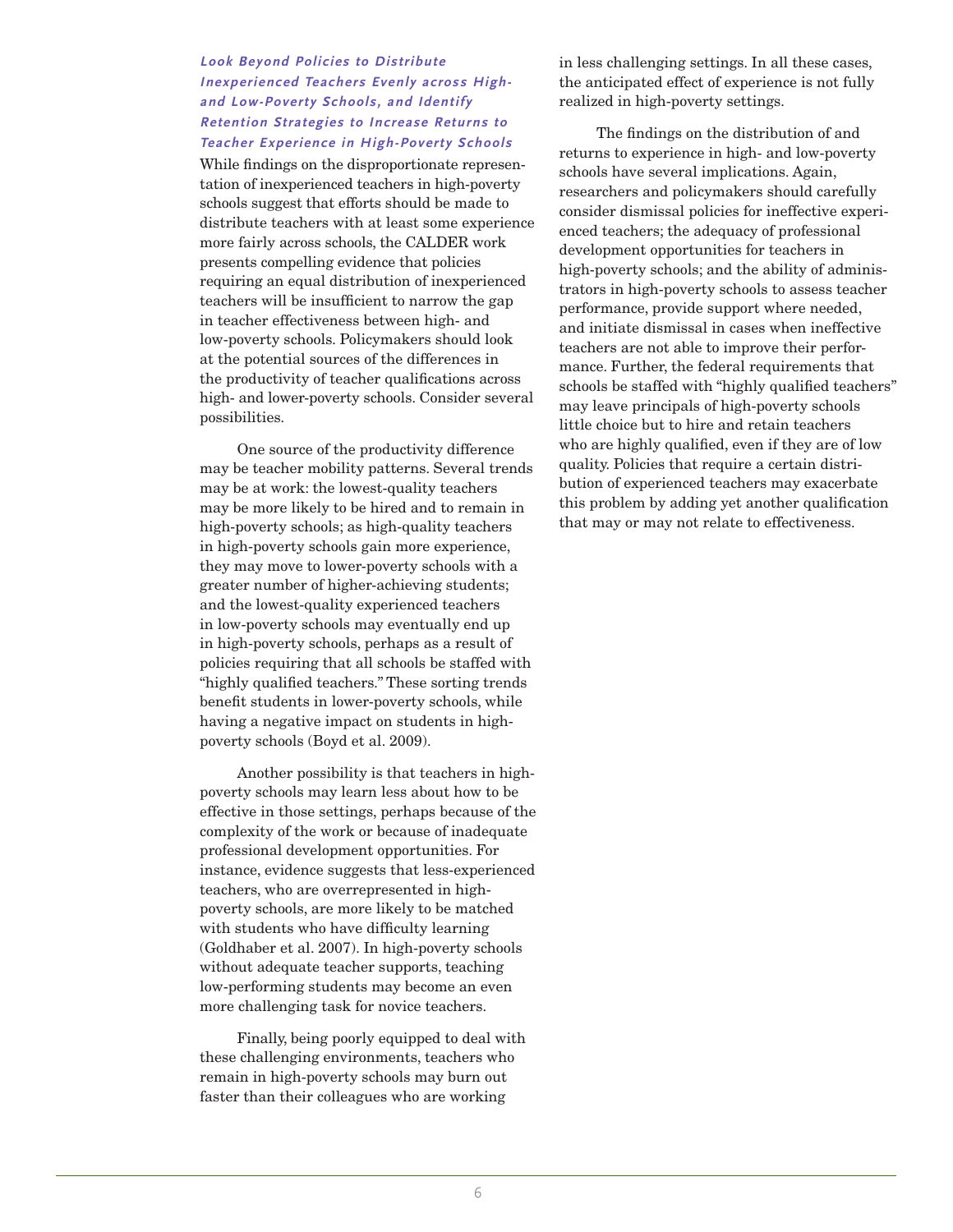#### Notes

- 1. Multiple studies using data from North Carolina and Florida show that, on average, teachers with 1–2 years of experience are more effective than teachers with no experience (Clotfelter, Ladd, and Vigdor 2007a, 2007b; Harris and Sass 2007; Ladd 2008).
- 2. Figure 1 shows the gains to experience for math achievement in a model that employs teacher fixed effects; thus, increments to value-added are identified only from teachers who persist from one year to the next. Teachers who are in their first year of teaching when the tests are administered to students are indicated by 1, teachers who are in their second year of teaching are indicated by 2, and so forth.
- 3. Boyd and colleagues (2008) identify attributes of teacher preparation programs (e.g., capstone project, teaching practice) that rival the effect of the first year of teaching experience. Xu, Hannaway, and Taylor (2009) find that the effect associated with being a Teach for America teacher more than offsets lack of teaching experience, either because of teachers' better academic preparation in particular subject areas or because of other unmeasured factors such as motivation.
- 4. This is the effect of high school teachers with 1–2 years of experience compared with teachers with no experience (Clotfelter et al. 2007b).
- 5. Clotfelter, Ladd, Vigdor, and Wheeler (2007) find that among elementary schools in the highest poverty quartile, 18.7 percent of teachers have less than three years of experience, compared with 13.3 percent of teachers in elementary schools in the lowest poverty quartile. At the middle school level, the disparity is more dramatic: 24.6 percent of teachers in the highest poverty schools have less than three years of experience, compared with 13.9 percent in the lowest poverty schools. The highest poverty high schools are staffed with 17.3 percent of teachers who have less than three years of experience compared with 14.6 percent in the lowest poverty high schools. This general pattern is confirmed in a study using data from Florida and North Carolina (Sass et al. 2010).
- 6. In this study, high-poverty schools have 70–100 percent of students qualifying for free and reduced-priced lunches (Sass et al. 2010).
- 7. Math teachers in Florida tend to be an exception to the general findings of this study.
- 8. This finding suggests that the problem is not that high-poverty schools cannot attract effective teachers: in fact, high-performing teachers are equally effective in high- and lower-poverty schools and, in some cases (e.g., mathematics and reading teachers in Florida), more effective in high-poverty schools.
- 9. The evidence on the differential returns to graduate degrees and licensure reveals a similar, but less consistent, pattern.
- 10. Of course, efforts to retain experienced teachers may require ongoing salary increases for years of experience, particularly in settings that struggle with high teacher turnover.

#### References

Boyd, Donald J., Pamela L. Grossman, Hamilton Lankford, Susanna Loeb, and James H. Wyckoff. 2008. "Teacher Preparation and Student Achievement." CALDER Working Paper 20. Washington, DC: The Urban Institute.

. 2009. "Who Leaves? Teacher Attrition and Student Achievement." CALDER Working Paper 23. Washington, DC: The Urban Institute.

Boyd, Donald J., Hamilton Lankford, Susanna Loeb, Jonah E. Rockoff, and James H. Wyckoff. 2007. "The Narrowing Gap in New York City Teacher Qualifications and Its Implications for Student Achievement in High-Poverty Schools." CALDER Working Paper 10. Washington, DC: The Urban Institute.

- Clotfelter, Charles T., Helen F. Ladd, and Jacob L. Vigdor. 2007a. "How and Why Do Teacher Credentials Matter for Student Achievement?" CALDER Working Paper 2. Washington, DC: The Urban Institute.
- ———. 2007b. "Teacher Credentials and Student Achievement in High School: A Cross-Subject Analysis with Student Fixed Effects." CALDER Working Paper 11. Washington, DC: The Urban Institute.
- Clotfelter, Charles T., Helen F. Ladd, Jacob L. Vigdor, and Justin Wheeler. 2007. "High-Poverty Schools and the Distribution of Teachers and Principals." CALDER Working Paper 1. Washington, DC: The Urban Institute.
- Goldhaber, Dan, Betheny Gross, and Daniel Player. 2007. "Are Public Schools Really Losing Their Best? Assessing the Career Transitions of Teachers and Their Implications for the Quality of the Teacher Workforce." CALDER Working Paper 12. Washington, DC: The Urban Institute.
- Harris, Douglas N., and Tim R. Sass. 2007. "Teacher Training, Teacher Quality, and Student Achievement." CALDER Working Paper 3. Washington, DC: The Urban Institute.
- Kane, Thomas J., Jonah E. Rockoff, and Douglas O. Staiger. 2006. "What Does Certification Tell Us about Teacher Effectiveness? Evidence from New York City." Working Paper 12155. Cambridge, MA: National Bureau of Economic Research.
- Ladd, Helen F. 2008. "Value-Added Modeling of Teacher Credentials: Policy Implications." Paper presented at the second annual CALDER research conference, "The Ins and Outs of Value-Added Measures in Education: What Research Says," Washington, D.C., November 21. http://www. caldercenter.org/upload/Sunny\_Ladd\_presentation.pdf.
- Sass, Tim R. 2007. "The Determinants of Student Achievement: Different Estimates for Different Measures." Paper presented at the first annual CALDER research conference, Washington, D.C., October 4.
- Sass, Tim R., Jane Hannaway, Zeyu Xu, David N. Figlio, and Li Feng. 2010. "Value Added of Teachers in High-Poverty Schools and Lower-Poverty Schools." CALDER Working Paper 52. Washington, DC: The Urban Institute.
- Xu, Zeyu, Jane Hannaway, and Colin Taylor. 2009. "Making a Difference? The Effects of Teach for America in High School." CALDER Working Paper 17. Washington, DC: The Urban Institute.

#### About the Author

Jennifer King Rice is a professor in the department of education policy studies at the University of Maryland. As a national expert in education finance and policy, Dr. Rice consults with policy research organizations and has worked with the Maryland State Department of Education, the Maryland State Attorney General's Office, the Texas State Legislature, and the U.S. Department of Education. She is a past president of the American Education Finance Association. Her current research focuses on how policies affect the ability of low-performing schools to hire and retain quality educators. She also examines alternative teacher compensation systems, National Board Certification for teachers, high-stakes accountability, and school reconstitution policies. Her full C.V. is available at www. caldercenter.org.